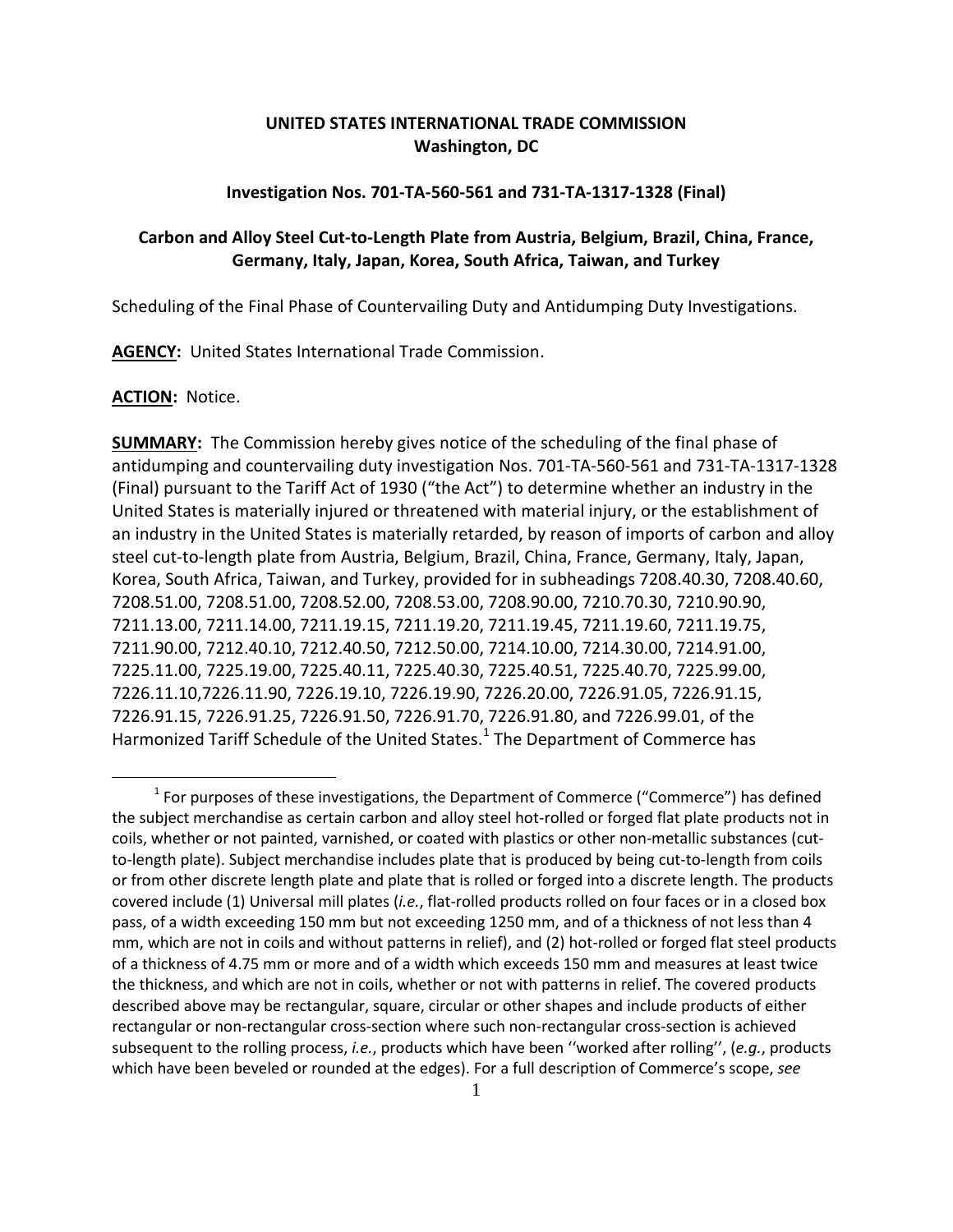preliminarily determined such imports from China to be subsidized and such imports from Brazil, South Africa, and Turkey to be sold at less-than-fair-value.<sup>[2](#page-1-0)</sup>

**DATES:** Effective September 16, 2016.

**FOR FURTHER INFORMATION CONTACT:** Carolyn Carlson (202-205-3002), Office of Investigations, U.S. International Trade Commission, 500 E Street SW, Washington, DC 20436. Hearing-impaired persons can obtain information on this matter by contacting the Commission's TDD terminal on 202-205-1810. Persons with mobility impairments who will need special assistance in gaining access to the Commission should contact the Office of the Secretary at 202-205-2000. General information concerning the Commission may also be obtained by accessing its internet server (*[https://www.usitc.gov](https://www.usitc.gov/)*). The public record for these investigations may be viewed on the Commission's electronic docket (EDIS) at *[https://edis.usitc.gov](https://edis.usitc.gov/)*.

### **SUPPLEMENTARY INFORMATION:**

**Background.**--The final phase of these investigations is being scheduled pursuant to sections 705(b) and 731(b) of the Tariff Act of 1930 (19 U.S.C. 1671d(b) and 1673d(b)), as a result of affirmative preliminary determinations by the Department of Commerce that certain benefits which constitute subsidies within the meaning of section 703 of the Act (19 U.S.C. 1671b) are being provided to manufacturers, producers, or exporters in China of carbon and alloy steel cut-to-length plate, and that such products from Brazil, South Africa, and Turkey are being sold in the United States at less than fair value within the meaning of section 733 of the Act (19 U.S.C. 167[3](#page-1-1)b).<sup>3</sup> The investigations were requested in petitions filed on April 8, 2016, by ArcelorMittal USA LLC (Chicago, Illinois), Nucor Corporation (Charlotte, North Carolina), and SSAB Enterprises, LLC (Lisle, Illinois).

For further information concerning the conduct of this phase of the investigations, hearing procedures, and rules of general application, consult the Commission's Rules of Practice

 $\overline{a}$ 

*Certain Carbon and Alloy Steel Cur-to-Length Plate from Austria, Belgium, Brazil, the People's Republic of China, France, the Federal Republic of Germany, Italy, Japan, the Republic of Korea, the Republic of South Africa, Taiwan, and Turkey: Scope Comments Decision Memorandum for the Preliminary Determinations*, U.S. International Trade Commission, September 6, 2016.

<span id="page-1-0"></span> $2$  On September 13, 2016, Commerce published its preliminary affirmative countervailing duty determination on imports from China (81 F.R. 62871, September 13, 2016). On September 14, 2016, Commerce published its preliminary negative countervailing duty determination on imports from Korea (81 F.R. 63168, September 14, 2016). On September 16, 2016, Commerce notified the Commission regarding its preliminary affirmative antidumping duty determinations on imports from Brazil, South Africa, and Turkey (Letter to Chairman Irving A. Williamson from Christian Marsh, International Trade Administration, U.S. Department of Commerce, September 16, 2016).

<span id="page-1-1"></span><sup>3</sup> *See* footnote 2.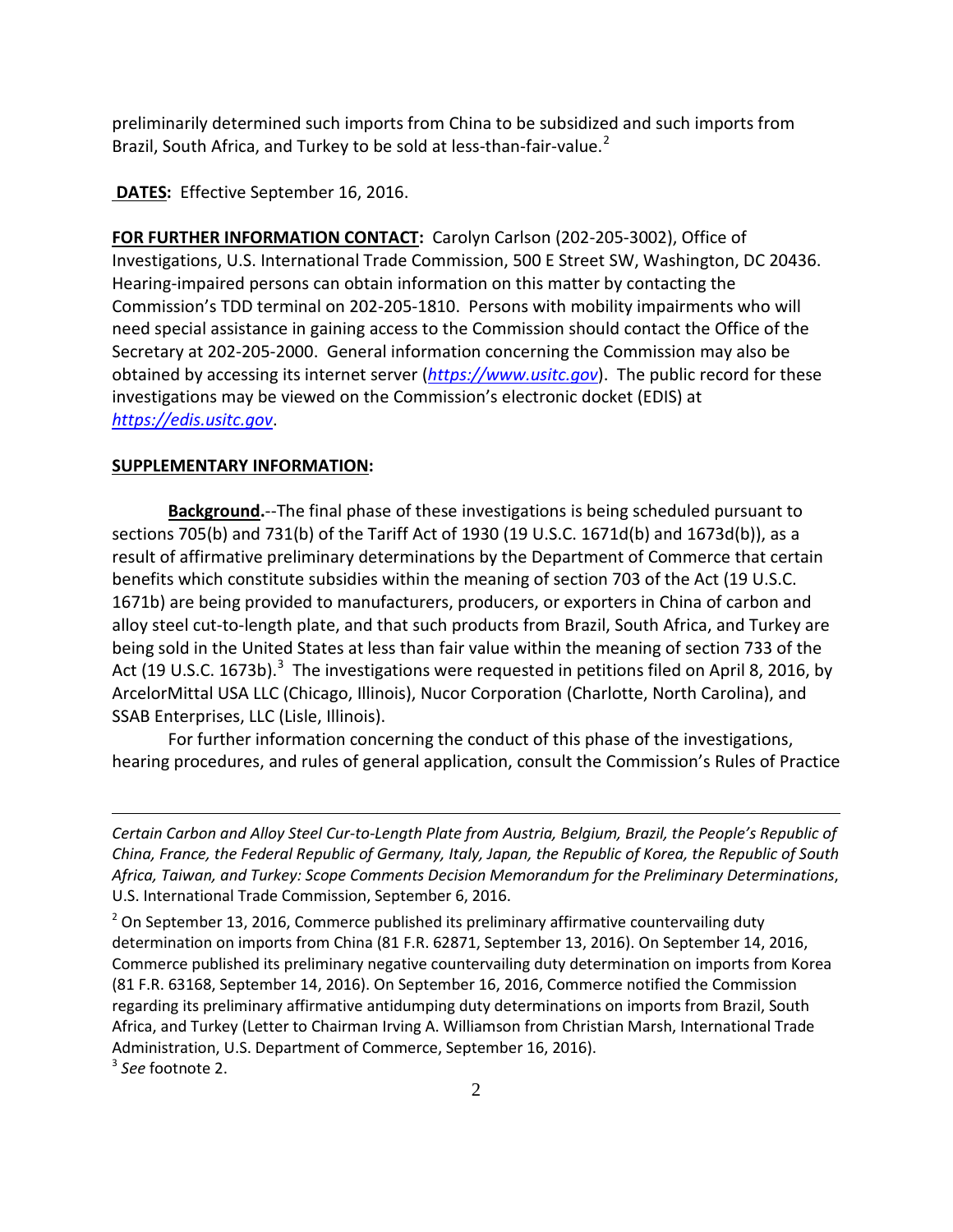and Procedure, part 201, subparts A and B (19 CFR part 201), and part 207, subparts A and C (19 CFR part 207).

**Participation in the investigations and public service list.**--Persons, including industrial users of the subject merchandise and, if the merchandise is sold at the retail level, representative consumer organizations, wishing to participate in the final phase of these investigations as parties must file an entry of appearance with the Secretary to the Commission, as provided in section 201.11 of the Commission's rules, no later than 21 days prior to the hearing date specified in this notice. A party that filed a notice of appearance during the preliminary phase of the investigations need not file an additional notice of appearance during this final phase. The Secretary will maintain a public service list containing the names and addresses of all persons, or their representatives, who are parties to the investigations.

**Limited disclosure of business proprietary information (BPI) under an administrative protective order (APO) and BPI service list.**--Pursuant to section 207.7(a) of the Commission's rules, the Secretary will make BPI gathered in the final phase of these investigations available to authorized applicants under the APO issued in the investigations, provided that the application is made no later than 21 days prior to the hearing date specified in this notice. Authorized applicants must represent interested parties, as defined by 19 U.S.C. 1677(9), who are parties to the investigations. A party granted access to BPI in the preliminary phase of the investigations need not reapply for such access. A separate service list will be maintained by the Secretary for those parties authorized to receive BPI under the APO.

**Staff report.**--The prehearing staff report in the final phase of these investigations will be placed in the nonpublic record on November 15, 2016, and a public version will be issued thereafter, pursuant to section 207.22 of the Commission's rules.

**Hearing.**--The Commission will hold a hearing in connection with the final phase of these investigations beginning at 10:00 a.m. on Wednesday, November 30, 2016, at the U.S. International Trade Commission Building. Requests to appear at the hearing should be filed in writing with the Secretary to the Commission on or before November 23, 2016. A nonparty who has testimony that may aid the Commission's deliberations may request permission to present a short statement at the hearing. All parties and nonparties desiring to appear at the hearing and make oral presentations should participate in a prehearing conference to be held on November 29, 2016, at the U.S. International Trade Commission Building, if deemed necessary. Oral testimony and written materials to be submitted at the public hearing are governed by sections 201.6(b)(2), 201.13(f), and 207.24 of the Commission's rules. Parties must submit any request to present a portion of their hearing testimony **in camera** no later than 7 business days prior to the date of the hearing.